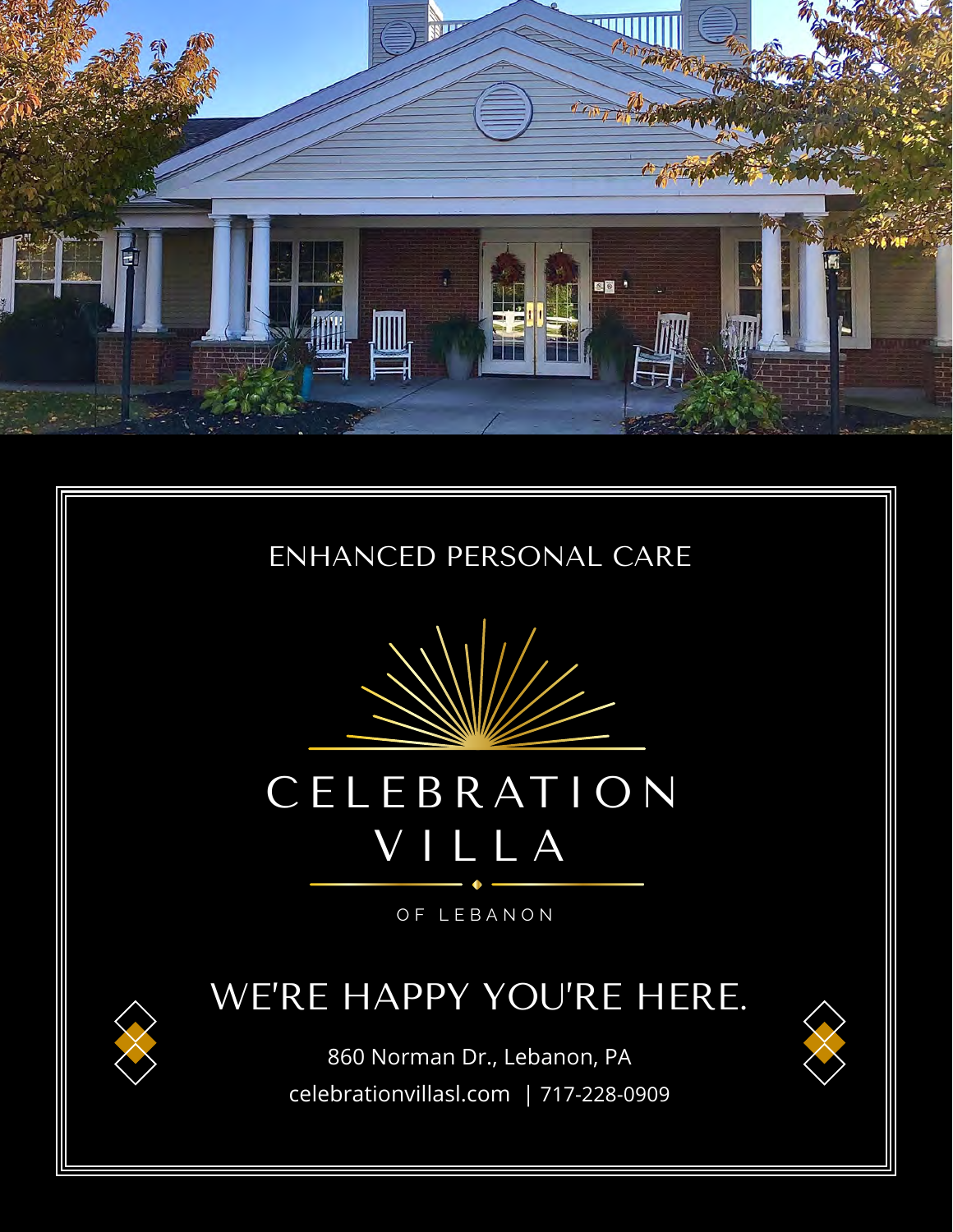## WE'RE HAPPY YOU'RE HERE.



#### WELCOME HOME

Celebration Villa of Lebanon is a senior living community offering the care services and amenities of Enhanced Personal Care in a comfortable and convenient lifestyle. Our focus is to support our residents' independence and overall wellness. We treat each resident as respected members of our family. We understand the importance of our residents having a feeling of connection, community, comfort and caring.

You will find that our enhanced personal care amenities are everything you need under one roof. You can enjoy the comfort of the community attending one of our life enrichment classes, or visit with friends outdoors rocking on our porch. In addition, maintenance and housekeeping is included so you can enjoy your retirement years without worry.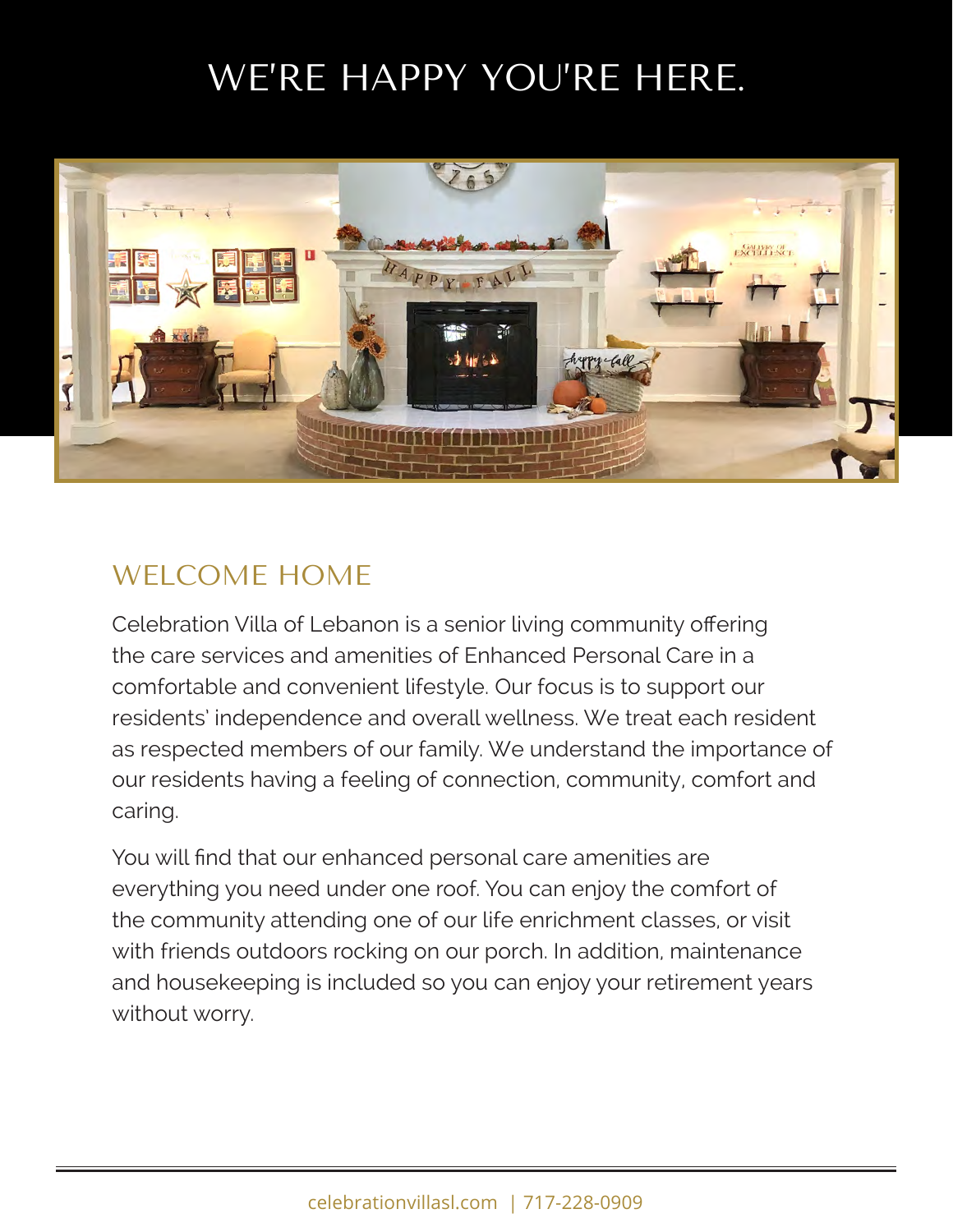## CARE WITH COMPASSION.

#### SERVICES OFFERED

Residents at Celebration Villa receive the right care services that will serve their overall wellness. Together, we develop a care plan that is customized that will best serve their unique needs. Care-related services include, but are not limited to:

- Care staff onsite 24/7
- Personal care assistance with activities of daily living that may include help with bathing, dressing, and/or grooming
- Medication assistance and administration
- Mobility assistance
- Continence maintenance

At Celebration Villa, you may choose to remain with your current doctor or see any of our physicians that include:

- On-site or telehealth doctors
- Onsite rehabilitation therapy including physical, speech and occupational therapies
- Visiting podiatrist, dentist, home health, hospice, and more

#### SHORT-TERM RESPITE CARE

Residents in short-term respite care receive all of the amenities and enhanced personal care services, but for a shorter, predetermined length of stay. Respite care is for loved ones who may need a little help after a hospital or rehab stay, or when caregivers plan a family vacation or just need some time to relax and recharge.

To learn more about our enhanced personal care program and understand if it is right for you or your loved one, call us at 717-228-0909.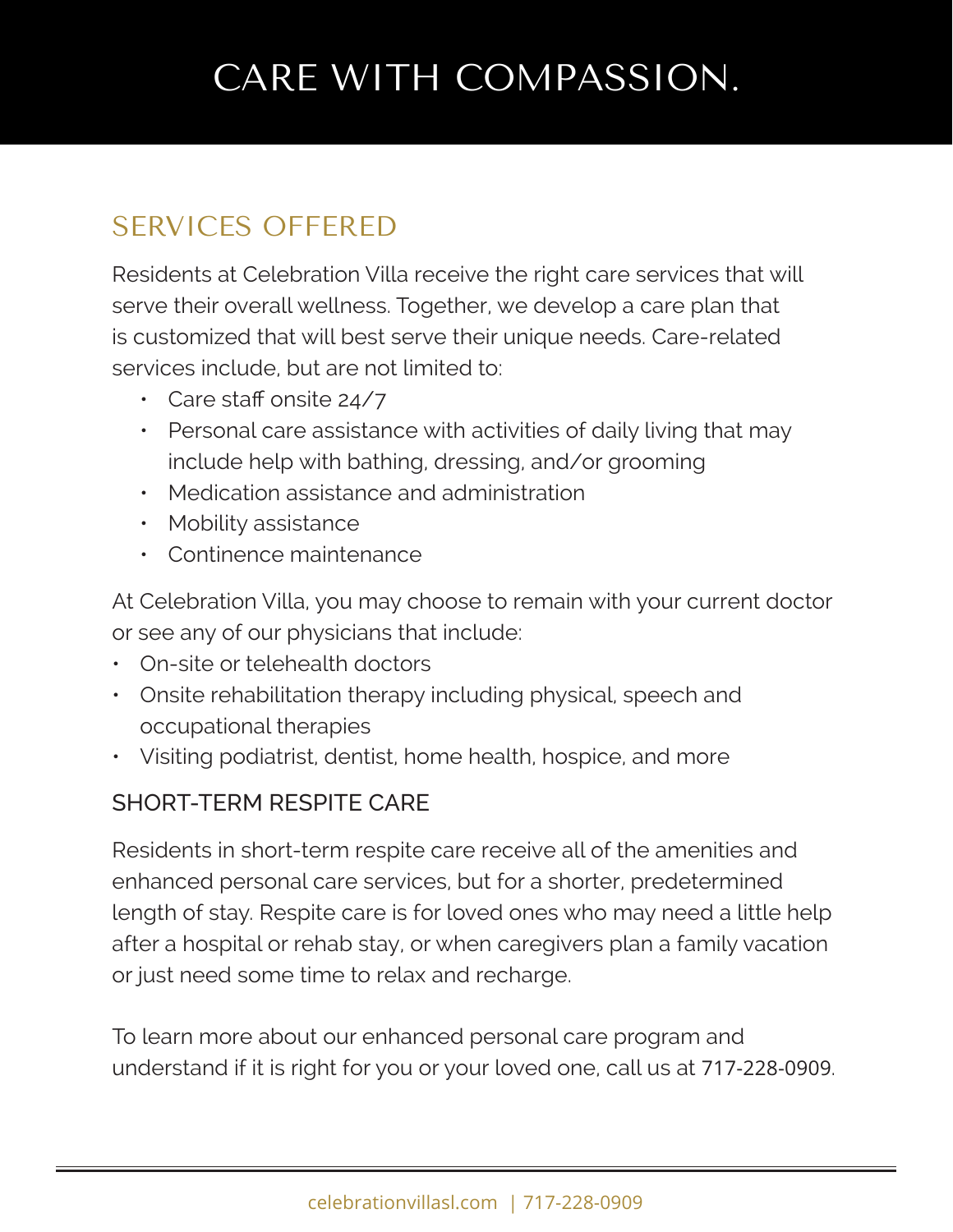## DINNER IS BETTER WHEN WE EAT TOGETHER.

### HOME-STYLE MEALS SERVED DAILY

Serving fresh, nutritious, and delicious food is what we do. When possible, we strive to get our hands on seasonal produce from local producers. Our staff members are pleasant and meet with each resident to understand their comfort foods and so we may accommodate individual tastes, preferences, and food allergies. Here's an example of a day's meals served to our residents:



- Scrambled Eggs. Bacon & Hash Browns
- Danish

Cream Of Mushroom Soup

- Parmesan Crusted Fish Fillet or Vegetarian Taco Casserole
- Garden Blend Rice, Asparagus, Glazed Carrots & Dinner Roll
- Homemade Fruit Crisp
- Minestrone Soup
- Sausage & Eggplant Penne or Beef Patty Melt
- Seasoned Potato Wedges, Broccoli Florets, Baby Carrots & Garlic Bread
- Ice Cream Sundae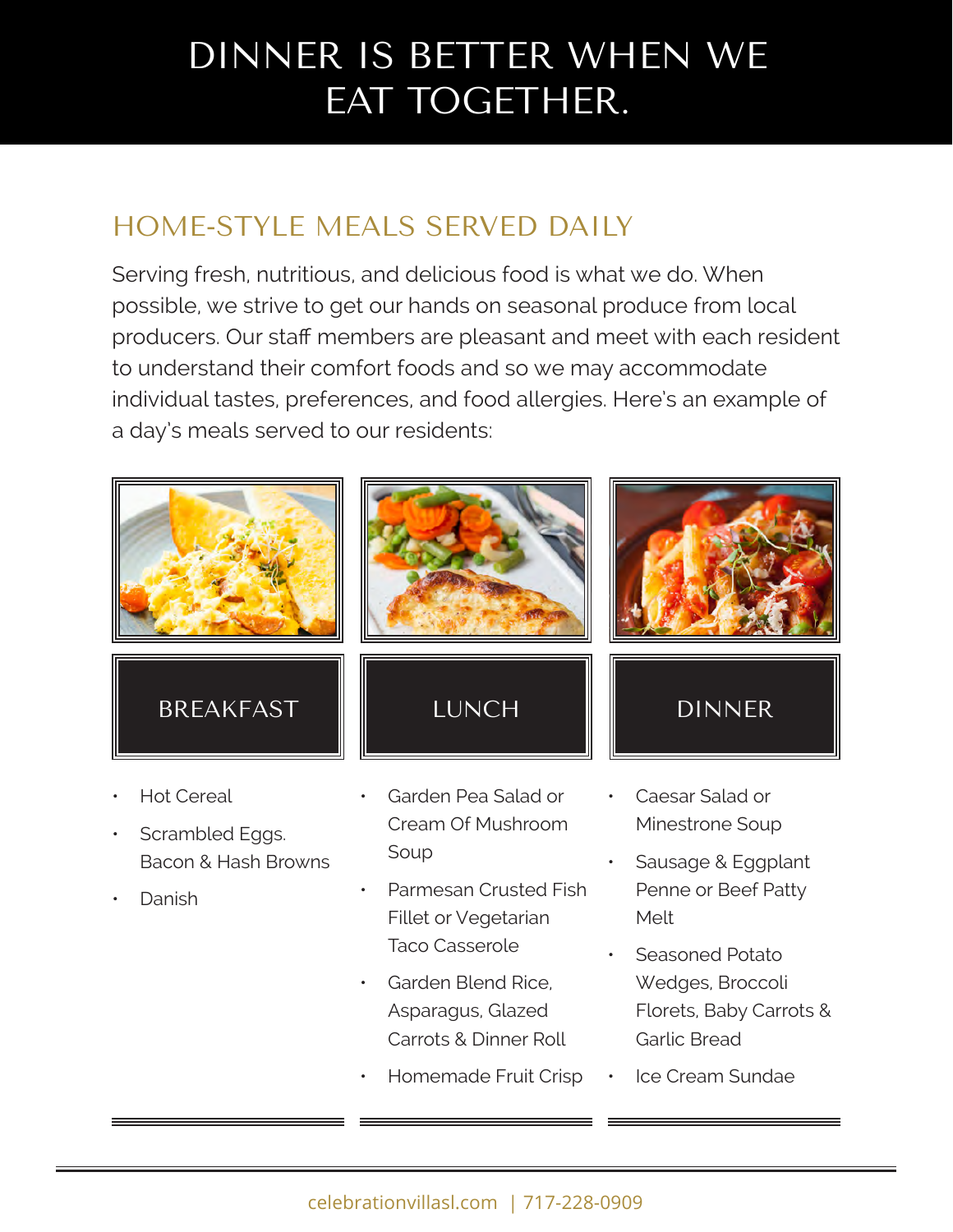## INCLUSIVE CULTURE THROUGH RESIDENT DRIVEN PHILOSOPHY.



#### LIFE AT CELEBRATION VILLA

At Celebration Villa, we believe life should be celebrated at every stage. Residents can choose to fill their social cards with events and group activities, or further their personal growth through creative, spiritual, and educational opportunities. We prioritize a mix of offerings that nurture our residents' mind, body, & soul. Every opportunity is intentionally offered to our seniors to encourage and prioritize long-term health.

#### **MIND**

Intellectual exercise is the first of this trio and helps our seniors to improve attention, enhance memory, and increase independence. We do this through activities such as:

- Book clubs
- Trivia night
- Visiting local museums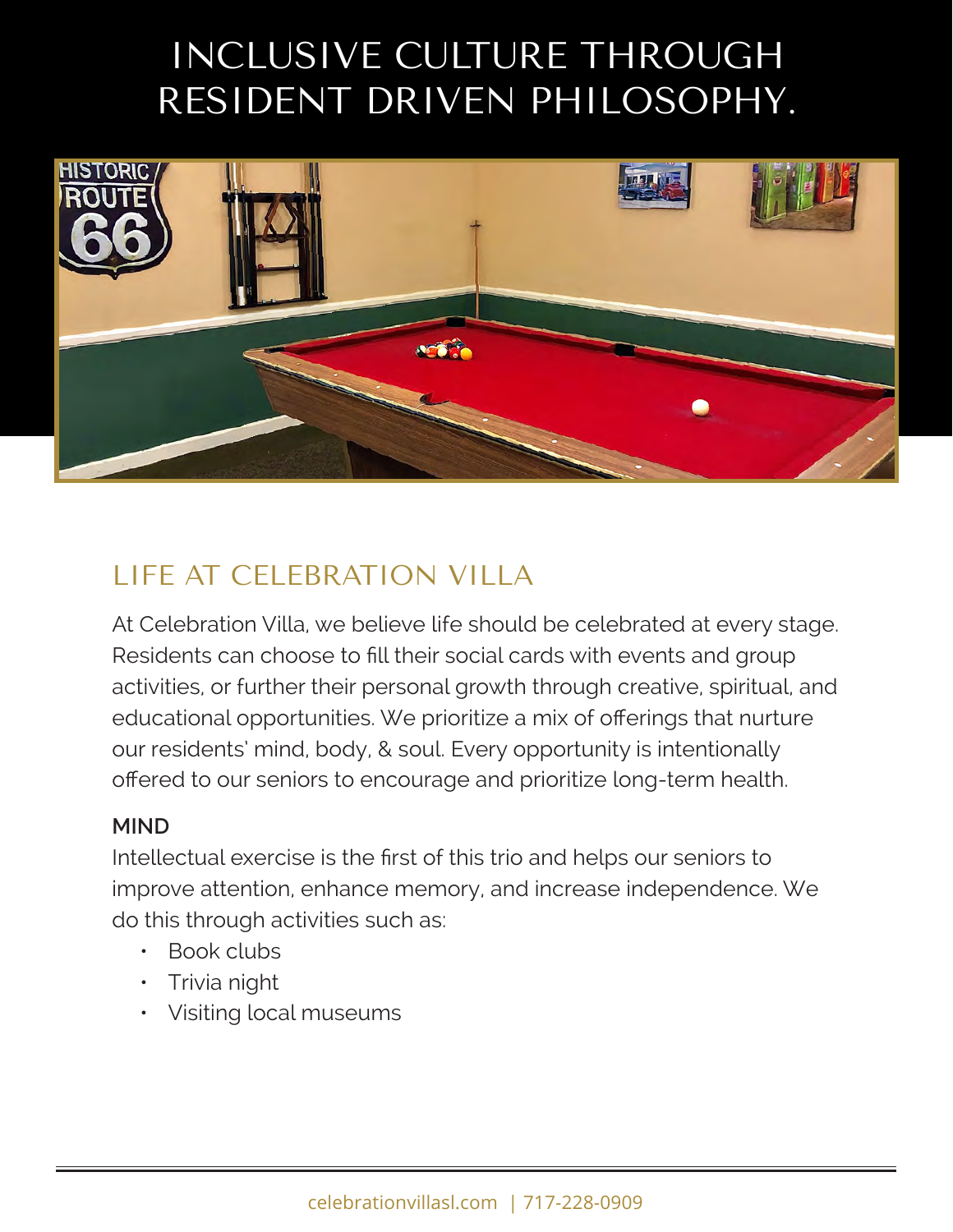## INCLUSIVE CULTURE THROUGH RESIDENT DRIVEN PHILOSOPHY.

#### **BODY**

Physical activity is crucial to maintaining seniors' balance and mobility. A few examples of these activities include:

- Chair yoga
- Walking clubs
- Chair or standing aerobics

#### **SOUL**

Enriching the soul can be done in a wide variety of ways, and are based on how residents would like to see their personal growth or give back to the local community. Some ways we love to incorporate self care are:

- Spiritual or religious services
- Pet therapy
- Volunteering at a local soup kitchen